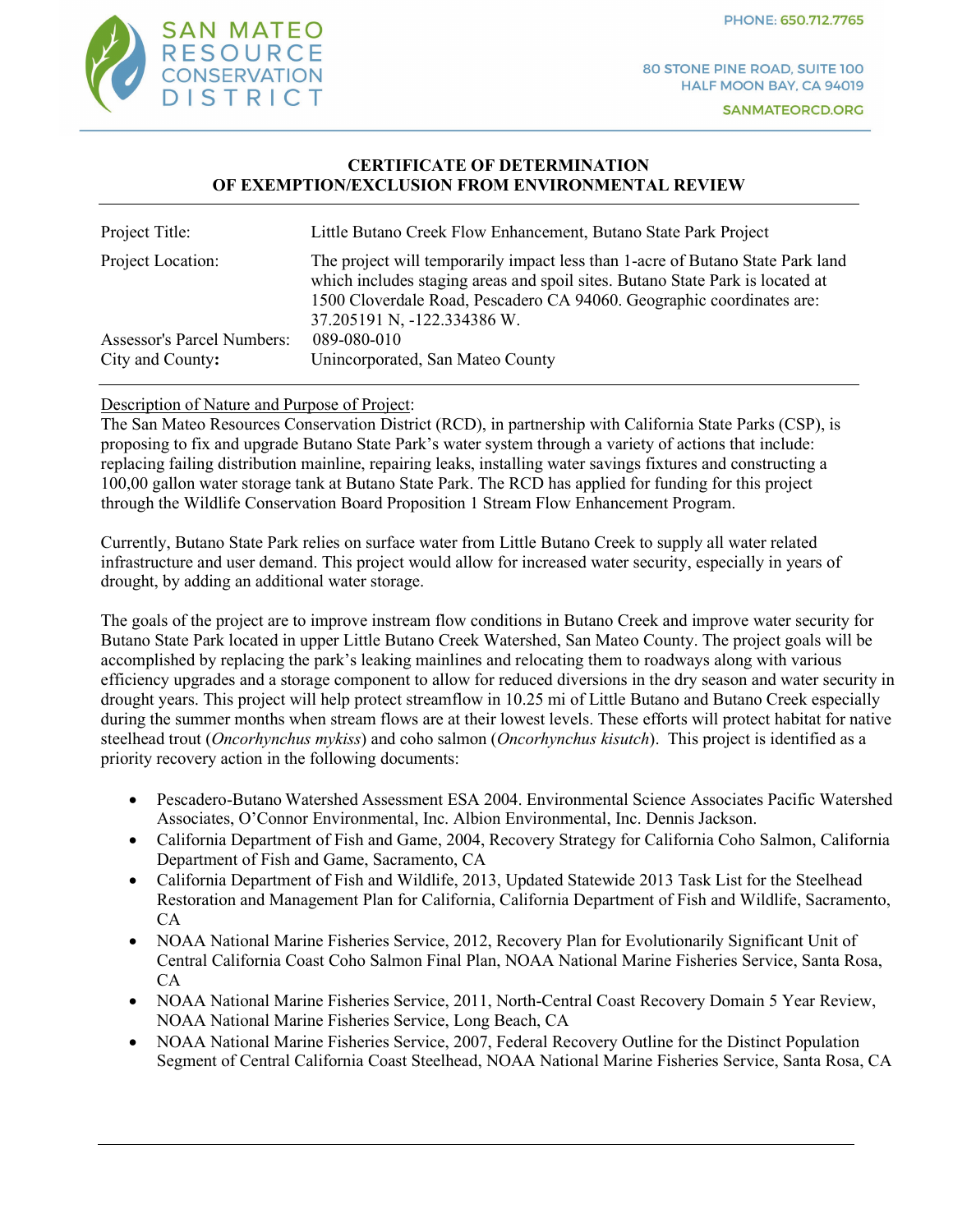Name of Person, Board, Commission or Department Proposing to Carry Out Project: San Mateo Resource Conservation District Stephanie MacDonald 80 Stone Pine Road, Suite 100 Half Moon Bay, CA 94019

#### EXEMPT STATUS:

- **X** Categorical Exemption, Class 3 [CEQA State Guidelines, Section 15303]
- **X** Categorical Exemption, Class 33 [CEQA State Guidelines, Section 15333]

REMARKS: See next page.

| <b>Contact Person:</b> | Stephanie MacDonald | Telephone: | $(650)$ 712-7765x118 |
|------------------------|---------------------|------------|----------------------|
|                        |                     |            |                      |

5/25/2022

Date of Determination: I do hereby certify that the above determination has been made pursuant to State and Local requirements.

cc:

**Stephanie MacDonald, Project Manager**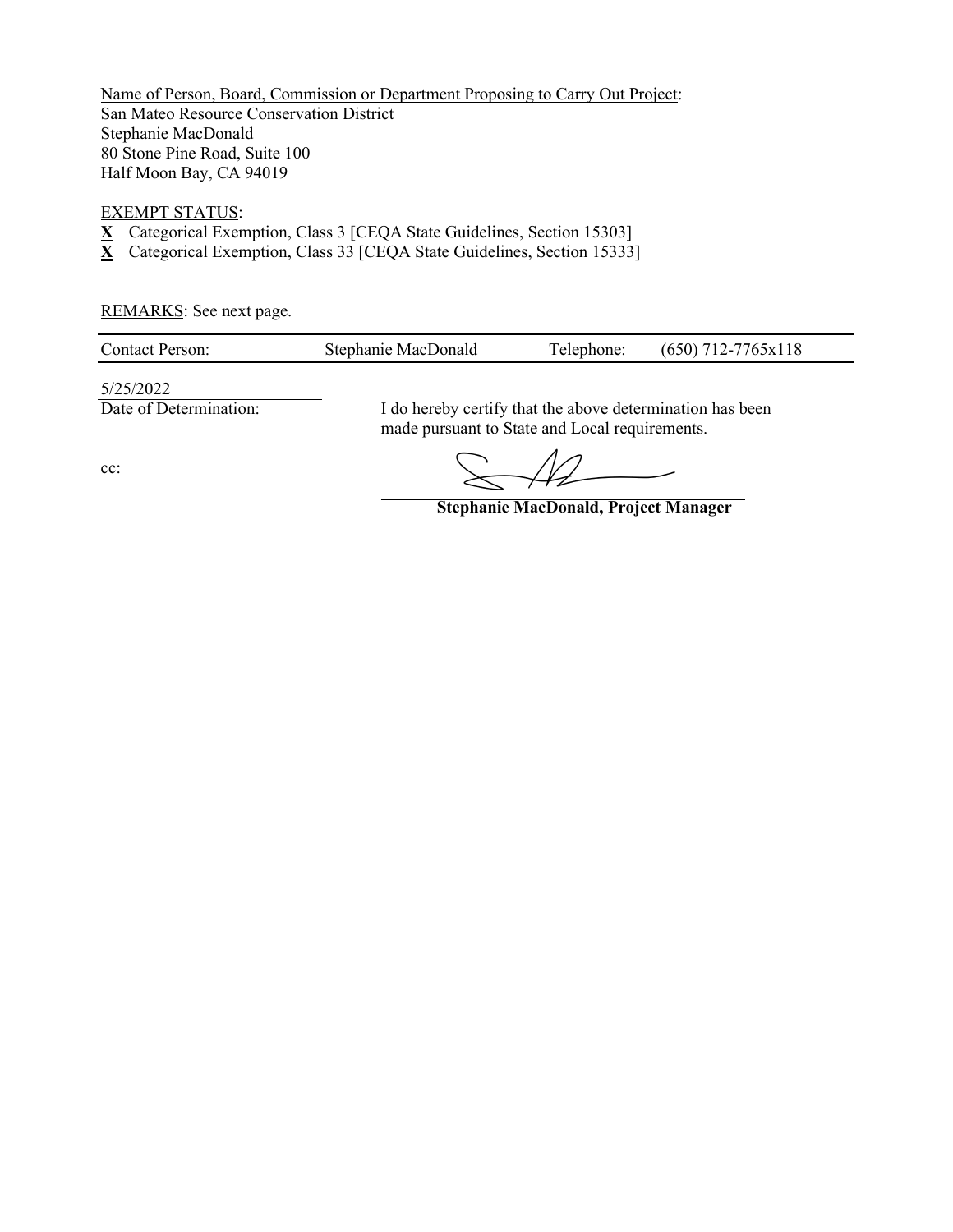### **REMARKS:**

The project will improve summertime streamflow conditions and water security for Butano State Parks domestic water system. The following provides a brief description of the project, and an explanation for why the project qualifies for a Categorical Exemption from Class 3 (15303) and Class 33 (15333).

# Project Description

This project focuses on decreasing water usage and increasing water security for Butano State Park by replacing the leaky and vulnerable distribution mainline, repairing leaks, efficiency upgrades to water fixtures, and increased water storage capacity for Butano State Park. The RCD, Butano State Park, and SRT have created project designs to accomplish these goals by moving the unprotected aboveground mainline distribution system to a trench burial in existing roadways, fixing leaks and replacing inefficient water fixtures, and building a 100,000 gallon water storage tank to allow for decreased withdrawals from Little Butano Creek during the dry season. This project will help protect streamflow in Butano Creek especially during the summer months when stream flows are at their lowest levels.

### Class 3: New Construction or Conversion of Small Structures (CEQA State Guidelines, Section 15303)

Class 3 consists of construction and location of limited numbers of new, small facilities or structures; installation of small new equipment and facilities in small structures; and the conversion of existing small structures from one use to another where only minor modifications are made in the exterior of the structure. The numbers of structures described in this section are the maximum allowable on any legal parcel.

Examples of this exemption that this project is most related to include, but are not limited to:

(d) Water main, sewage, electrical, gas, and other utility extensions, including street improvements, of reasonable length to serve such construction.

The project will improve and expand an exisitng raw water storage tank and relocate approximately 5,000 ft. of pipeline. The permanent area of impact for the storage tank will be less than 1,500 sq ft. as the 100,000 gallon tank is replacing a 5,000 gallon tank.

### Class 33: Small Habitat Restoration Projects (CEQA State Guidelines, Section 15333)

Section 15333 of the guidelines describes Small Habitat Restoration Projects that do not exceed 5 acres in size and are constructed for the purpose of maintenance, restoration, enhancement, or protection of habitat for fish, plants or wildlife. As described above, the project site is less than 5 acres in size and is proposed to improve instream flow and provide for higher functioning aquatic and riparian habitat for species that may spawn, nest, forage, or transit Little Butano Creek.

The following three bullets list the criteria for projects to meet Categorical Exemption 15333 as described in the CEQA Statute and Guidelines.

# *(a) There would be no significant adverse impact on endangered, rare or threatened species or their habitat pursuant to section 15065*

The project occurs mainly within paved and unpaved roadways within Butano State Park, as well as at an existing tank site near an existing water treatment plant. The pipelines will be installed under the roadways while the new raw water storage tank will be installed at the existing tank site. Due to the pre-disturbed nature of these areas and the existing infrastructure, most project activities will be taking place outside of prime habitat for species that live within the park. Biological monitors will be present during critical construction phases to ensure that no species of concern are in danger of being harmed.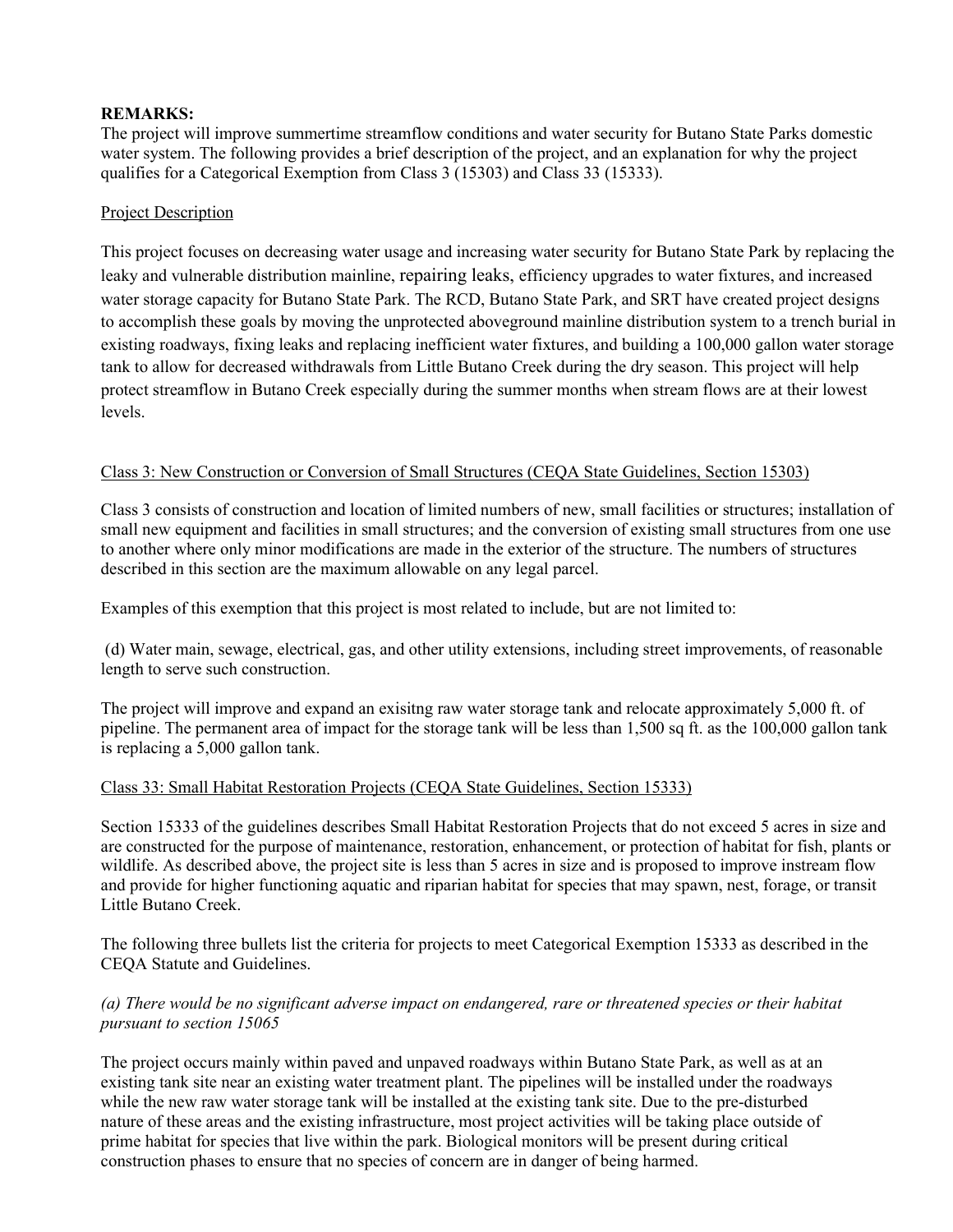Project activities will not result in a significant impact on endangered, rare or threatened species or their habitat. As noted above, the project will improve streamflow and provide for higher functioning aquatic and riparian habitat for species that may spawn, nest, forage, or transit the project vicinity, including steelhead trout and coho salmon. Construction-related best management practices and precautionary actions will be utilized to ensure that sensitive habitats are not significantly impacted. Additionally, erosion control measures such as fiber rolls and silt fence will be installed where needed to further reduce the risk of sedimentation resulting from project activities.

The project does not have the potential to degrade the quality of the environment and will not substantially reduce the habitat or threaten to eliminate a plant or animal community; substantially reduce the number or restrict the range of any endangered, rare or threatened species; or eliminate important examples of the major periods of California history or prehistory.

# *(b) There are no hazardous materials at or around the project site that may be disturbed or removed*

No hazardous materials are known to the site or project vicinity.

*(c) The project will not result in impacts that are significant when viewed in connection with the effects of past projects, the effects of other current projects, and the effects of probable future projects*

The proposed project will not result in adverse impacts that are significant when viewed in connection with effects of past, current, and probable future projects. Construction-related impacts will be short-term and limited to the project site. As noted above, best management practices will be implemented to ensure construction-related impacts on sensitive resources are avoided or minimized. The project will not significantly adversely affect public services, geologic stability, soils, or health risk. In the near- and longterm, the project will improve late summer and early fall streamflow and provide for higher functioning aquatic and riparian habitat.

The proposed project is exempt under Class 33 as it restores streamflow in Little Butano Creek for aquatic habitat during the time that low flows are a principal limiting factor to the recovery of steelhead trout and coho salmon populations in the creek (Pescadero-Butano Watershed Assessment ESA 2004). By storing more water when streamflow is more abundant (winter and spring), the project will reduce and eliminate diversions when streamflow is dangerously low for aquatic species (late summer and early fall).

CEQA State Guidelines Section 15300.2 states that a categorical exemption shall not be used for an activity where there is a reasonable possibility that the activity will have a significant effect on the environment due to unusual circumstances. As described above, there are no unusual circumstances surrounding the proposed project that suggest a reasonable possibility of a significant environmental effect.

### **References**

California Department of Fish and Game, 2004, Recovery Strategy for California Coho Salmon, California Department of Fish and Game, Sacramento, CA

California Department of Fish and Wildlife, 2013, Updated Statewide 2013 Task List for the Steelhead Restoration and Management Plan for California, California Department of Fish and Wildlife, Sacramento, CA

NOAA National Marine Fisheries Service, 2012, Recovery Plan for Evolutionarily Significant Unit of Central California Coast Coho Salmon Final Plan, NOAA National Marine Fisheries Service, Santa Rosa, CA

NOAA National Marine Fisheries Service, 2011, North-Central Coast Recovery Domain 5 Year Review, NOAA National Marine Fisheries Service, Long Beach, CA

NOAA National Marine Fisheries Service, 2007, Federal Recovery Outline for the Distinct Population Segment of Central California Coast Steelhead, NOAA National Marine Fisheries Service, Santa Rosa, CA